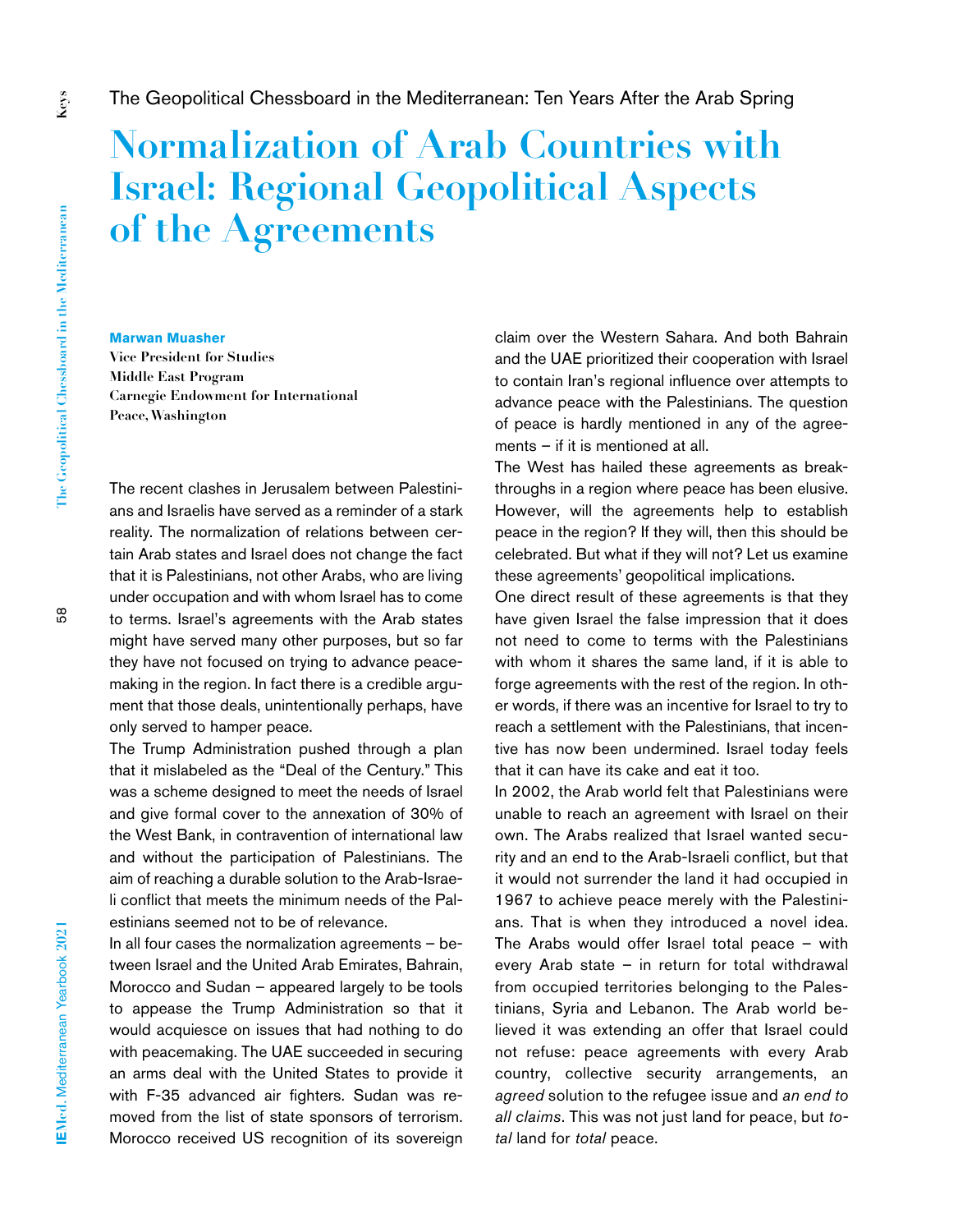**Keys**

If Israel was not interested in that offer in 2002, it has even less of an incentive to be interested today. Its agreements with the UAE, Bahrain, Sudan and Morocco violated the spirit and letter of the Arab Peace Initiative in two main ways. First, the Arab consensus, a key incentive of the initiative, was fractured. Second, the four states effectively abandoned the principle of land for peace. If the international community is interested in a two-state solution that could meet the aspirations of both Palestinians and Israelis, then it should have another look at the agreements before hailing them as instruments that advance peacemaking. Instead, they have rendered a two-state solution nearly impossible. By applauding the agreements as a breakthrough for peace, the international community has contributed to the delusion that one can achieve peace when no peace exists between the occupier and the occupied.

All four Arab countries have argued that the normalization agreements with Israel serve as levers of influence with the Israeli government to entice it to reach a solution with the Palestinians. They also point out that the agreements show the Israeli public the virtues of being more flexible on withdrawing from occupied territories and establishing a Palestinian state. But the record suggests otherwise. Egypt, the largest Arab country, signed a peace treaty with Israel in 1979, and Jordan, the country with the largest number of Palestinian refugees, signed a similar agreement in 1994. Despite the heavy references in both documents to the principle of land for peace and the need for Israel to withdraw from occupied territory, that never materialized. Moreover, in the last four decades, the attitude of successive Israeli governments and the Israeli public toward peace with the Palestinians has hardened. The peace agreements with Egypt and Jordan had little effect in making Israel more flexible when it comes to peace with the Palestinians.

In the period since Israel signed peace treaties with Egypt and Jordan, Israel has become more uncompromising not only toward Palestinians under occupation, but even those who are citizens of Israel. Israel's Parliament has passed a new basic law, the Nation-State Bill, proclaiming Israel as the Nation-State of the Jewish people. The basic law views settlements as a national value, and has promoted their establishment and development, without specifying where. That vagueness may mean settling in lands

inside Israel as well as in the territories occupied in 1967, without regard for the 20% of Israel's citizens who are not Jewish. Israel now has a party in the Knesset, Otzma Yehudit, which is openly anti-Arab and which calls for the annexation of all of the West Bank. Even Israel's current Prime Minister, Benjamin Netanyahu, has publicly opposed a viable Palestinian state and is in favour of annexing large parts of the West Bank.

In short, peace agreements with Egypt and Jordan failed to moderate the Israeli position. On the contrary, Israel has adopted positions that are more intransigent than when peace agreements were reached with the two Arab countries. It is unclear, therefore, why or how the more recent normalization agreements with the UAE, Bahrain, Sudan and Morocco can advance the cause of peace.

By applauding the agreements as a breakthrough for peace, the international community has contributed to the delusion that one can achieve peace when no peace exists between the occupier and the occupied

Of course, the four agreements are a reality today. Significant numbers of people in some or all of these countries might push their governments to adopt a slower pace of normalization with Israel, just as the Egyptian and Jordanian publics did. So, what does all this mean, if coupled by the lack of any negotiating process since 2015, when the then-US Secretary of State John Kerry abandoned his efforts to bring Israelis and Palestinians together?

It means, first, that the Arab Peace Initiative is dead. Without the consensus of all Arab states that gave it significant moral power, without Israel's will to engage, and without an Arab leader today able to rally all Arab states around the idea of a peace settlement with Israel, the initiative has lost all its appeal. The Arab world's attempt to change the goalposts and offer Israel regional peace and security arrangements has fallen on deaf ears, and the conflict has gone back to its core Palestinian and Israeli elements.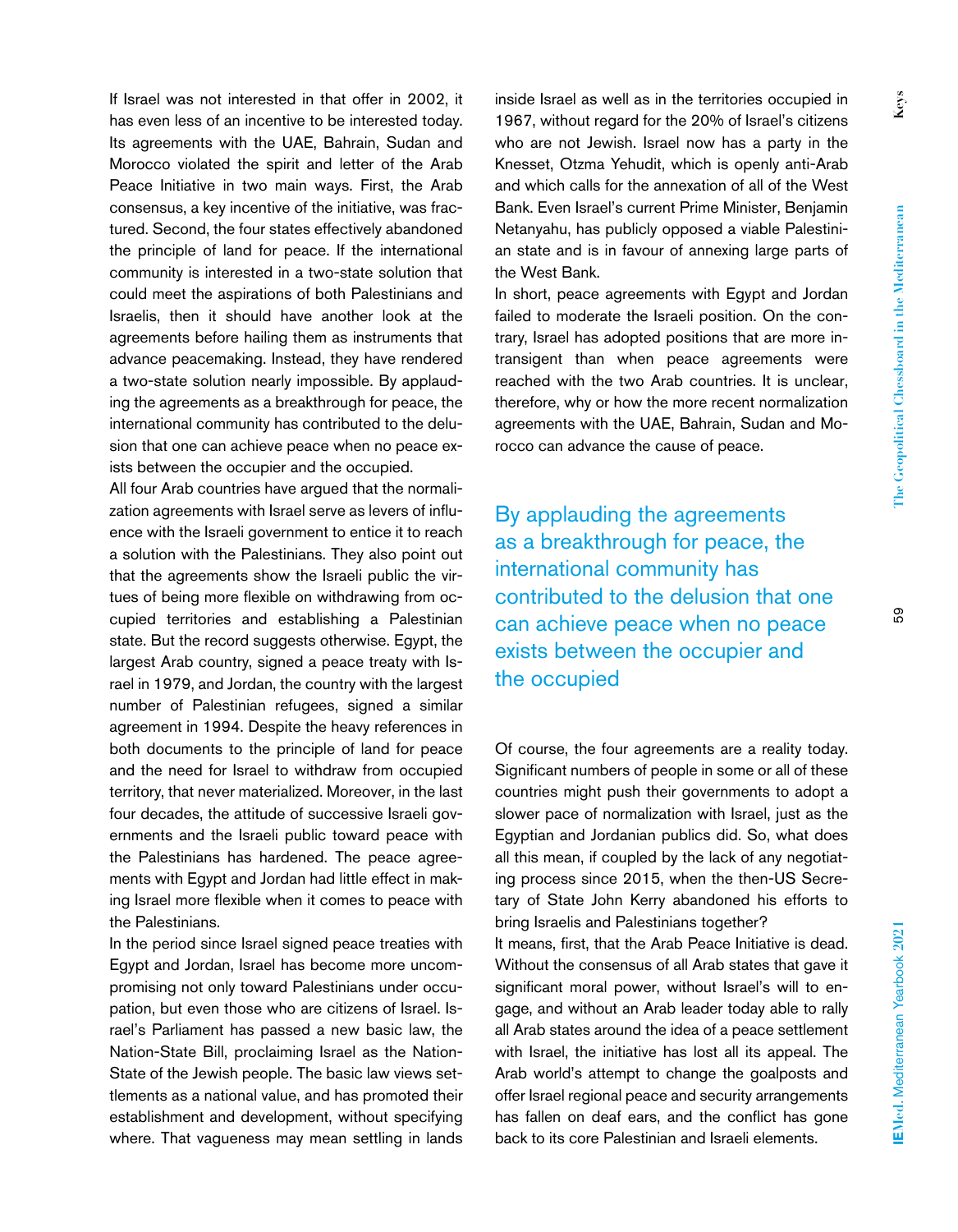**Keys**

Another casualty of the four agreements is the death of the two-state solution. The international community has tried valiantly to arrive at such a solution in recent decades. The two-state paradigm, based on separation between the Israeli and Palestinian communities and negotiations over core final-status issues, was logical and addressed the central needs of the two sides. Starting in 1991, there were a number of attempts at getting the two sides to negotiate an acceptable outcome – in Madrid, Oslo, Camp David, Taba and Annapolis. The parties or mediators proposed many plans: the Clinton parameters, the Arab Peace Initiative and the Middle East Roadmap, among others. In the end, the separation paradigm did not work, largely because Israel insisted on populating the occupied territories with settlers and refused to acknowledge the plight of Palestinian refugees or address it in any meaningful way. Israel has created facts on the ground in opposition to the separation principle, clearly signalling that its intention has never been to withdraw from the territories that it occupied in 1967.

Today, the two communities are so intertwined that separation has become almost impossible. With over 700,000 Israeli settlers in the West Bank and East Jerusalem, we are approaching a number equivalent to a quarter of the West Bank's population  $-$  a figure that keeps increasing. Yet the international community has clung to the old separation paradigm, refusing to acknowledge the changing reality on the ground. It has been unable, or unwilling, to put forward any new plans to bring that paradigm into the present. The result today is disjointed Palestinian enclaves encircled by 10-metre-high cement walls and razor wires, while Jewish-only settlements expand around them.<sup>1</sup>

This reality has been tolerated by the international community ever since the Madrid peace process was initiated in 1991, in the hope that by some miracle a two-state solution might materialize. That has not happened. In fact, the four normalization agreements have encouraged Israel to keep the remaining occupied Arab territories for itself, and have moved it further away from any intent to arrive at a solution.

## **The Need for a New Rights-Based Approach**

Israel has not been held accountable for violating international law. It has continued to expand settlements with impunity, while the international community has done nothing to stop this, even as it has continued to pay lip service to a two-state solution. Without a credible plan to bring about a solution to the Palestinian-Israeli conflict, it may soon be too late to do so.

Meanwhile, the rights of Palestinians under occupation have been relegated to the sidelines in the hope that a two-state solution to the conflict might make the question moot. No more. After 30 years, it is obvious that Israel is unwilling to accept a viable Palestinian state and is intent on holding to as much of the occupied territories as possible. As the possibility of a viable Palestinian state disappears, Palestinians under occupation will increasingly demand that their rights be respected by the international community. If Palestinians cannot have their own state, it is only natural that they will shift toward demanding equal rights in the territories in which they live.

The four normalization agreements have encouraged Israel to keep the remaining occupied Arab territories for itself, and have moved it further away from any intent to arrive at a solution

In fact, such a shift is already occurring. A Carnegie Endowment study in 2017 found that Palestinian activists were increasingly focused on securing legal protections through documents such as the Universal Declaration of Human Rights and the International Covenant on Civil and Political Rights. Their focus was no longer on the shape of a solution that was increasingly devoid of substance.2

The situation today, if it persists, has moved away from a two-state solution to accepting the reality of

<sup>1</sup> Muasher, Marwan, "After the Two-State Solution," *Foreign Affairs*, 27 April, 2021, [www.foreignaffairs.com/articles/israel/2021-04-27/after](http://www.foreignaffairs.com/articles/israel/2021-04-27/after-two-state-solution)[two-state-solution](http://www.foreignaffairs.com/articles/israel/2021-04-27/after-two-state-solution)

<sup>2</sup> Cammack, Perry; Brown, Nathan J. and Muasher, Marwan, "Revitalizing Palestinian Nationalism," *Carnegie Endowment for International Peace,* 2017.